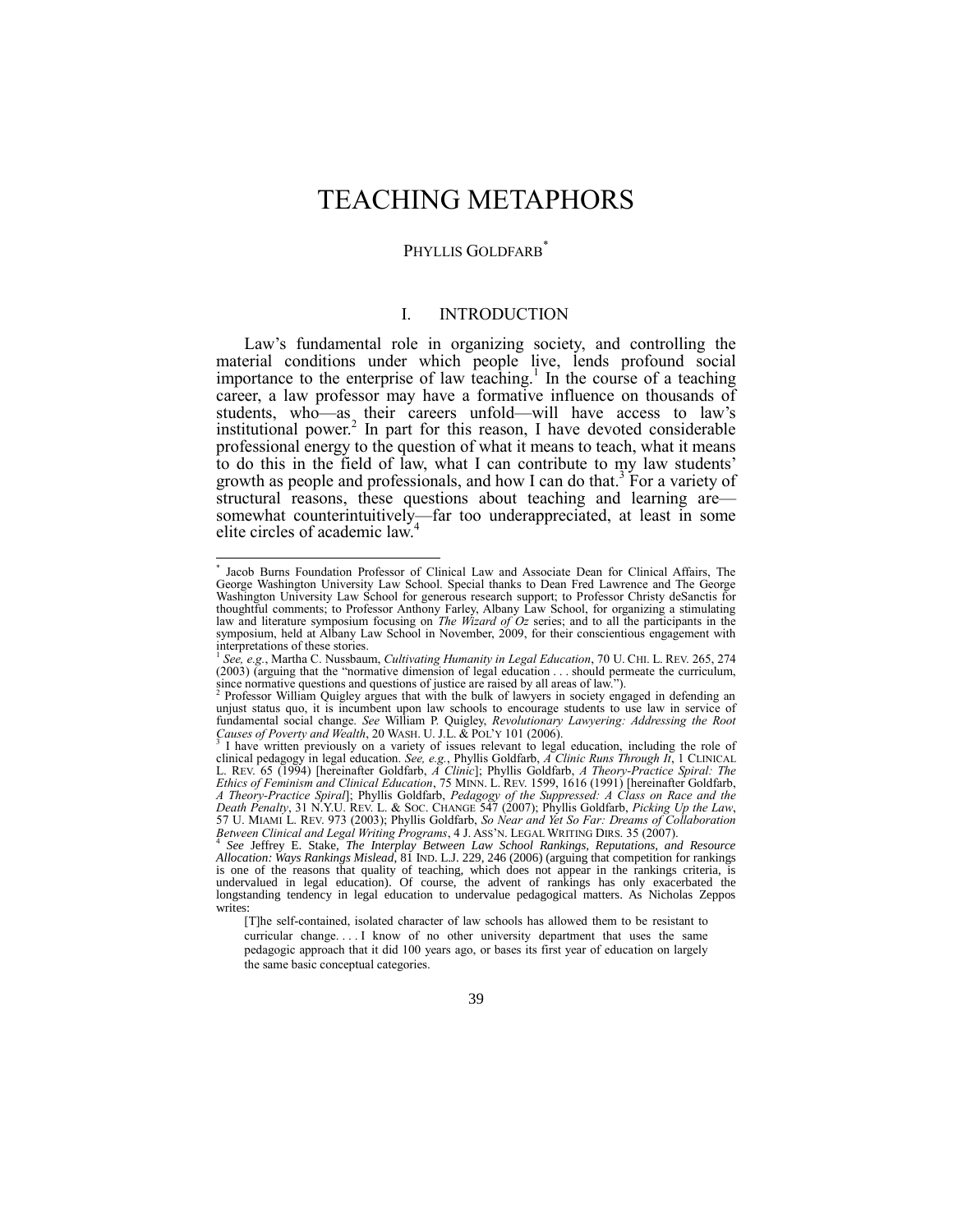Texts illuminate the preoccupations of readers as well as authors. Not surprisingly, then, when  $\vec{l}$  turn to the *Oz* series by L. Frank Baum,<sup>5</sup> I discern lessons there that are central to my occupation as a law teacher, in general, and a clinical law teacher, in particular. Moreover, through the good fortune that serves to integrate my cognitive life, my academic occupation coincides well with my preoccupation (unprestigious though it may be) with the art of teaching.

<span id="page-1-0"></span>In my eyes, the *Oz* series functions well as an allegory about teaching and learning. I return repeatedly to the image of the green spectacles distributed at the gates of the Emerald City, required apparel of all who entered.<sup>6</sup> Drawing on that image, I pose the following questions: What is revealed if we think of the green spectacles as the lenses of teaching and learning? Viewed through these lenses, what sorts of stories do those in the *Oz* series become?

## II. THE SYMBOLISM OF THE JOURNEY

As the first story in the *Oz* series, *The Wonderful Wizard of Oz* establishes the series' primary imagery. Although I see within that imagery evocative messages about teaching and learning, it is also true that the imagery need not be viewed that way. In many respects, *The Wonderful Wizard of Oz* is an allegory about power, difference, gender, utopia, social organization, and human needs. But the beauty of an allegory like this one is that it is capacious enough to hold a proliferation of meanings.

With the symbolism of the Yellow Brick Road at its center, the first *Oz* story is undoubtedly a narrative of a long personal journey, both a delightful journey and a journey with abundant dangers lurking.<sup>7</sup> It represents a pilgrimage of sorts, with hurdles to surmount and obstacles to overcome. Dorothy and her companions are seeking something that is deeply important to each of them. It is plausible, even likely, that this powerful central metaphor—a quest for something of vital importance—is Baum's effort to illuminate what it means to live a meaningful life, even for an orphan girl living in hardscrabble, wind-ravaged, turn-of-the-century

Nicholas S. Zeppos, *Introduction to the 2007 Symposium on the Future of Legal Education*, 60 VAND. L. REV. 325, 327–28 (2007).

<sup>5</sup> The *Oz* series contains fifteen books beginning with THE WONDERFUL WIZARD OF OZ. L. FRANK BAUM, THE WONDERFUL WIZARD OF OZ (1900). Subsequent titles, in chronological order of publication, are THE MARVELOUS LAND OF OZ (1904), OZMA OF OZ (1907), DOROTHY AND THE WIZARD IN OZ (1908), THE ROAD TO OZ (1909), THE EMERALD CITY OF OZ (1910), THE PATCHWORK GIRL OF OZ (1913), LITTLE WIZARD STORIES OF OZ (1913), TIK-TOK OF OZ (1914), THE SCARECROW OF OZ (1915), RINKITINK IN OZ (1916), THE LOST PRINCESS OF OZ (1917), THE TIN WOODMAN OF Oz  $(1918)$ , THE MAGIC OF OZ  $(1919)$ , and GLINDA OF OZ  $(1920)$ .

<sup>&</sup>lt;sup>6</sup> See L. FRANK BAUM, *The Wonderful Wizard of Oz*, *in* 15 BOOKS IN 1: THE ORIGINAL OZ SERIES 4, 19 (2005). As the Wizard later explains to Dorothy: "[W]hen you wear green spectacles, why of course everything you see looks green to you.... [M]y people have worn green glasses on their eyes so long that most of them think it really is an Emerald City . . . . " *Id.* at 37.  $\frac{7}{1}$  Boq, a rich Munchkin who feeds and shelters Dorothy on the first night of her long journey on the

Yellow Brick Road, explains, "The country here is rich and pleasant, but you must pass through rough and dangerous places before you reach the end of your journey." *Id.* at 8.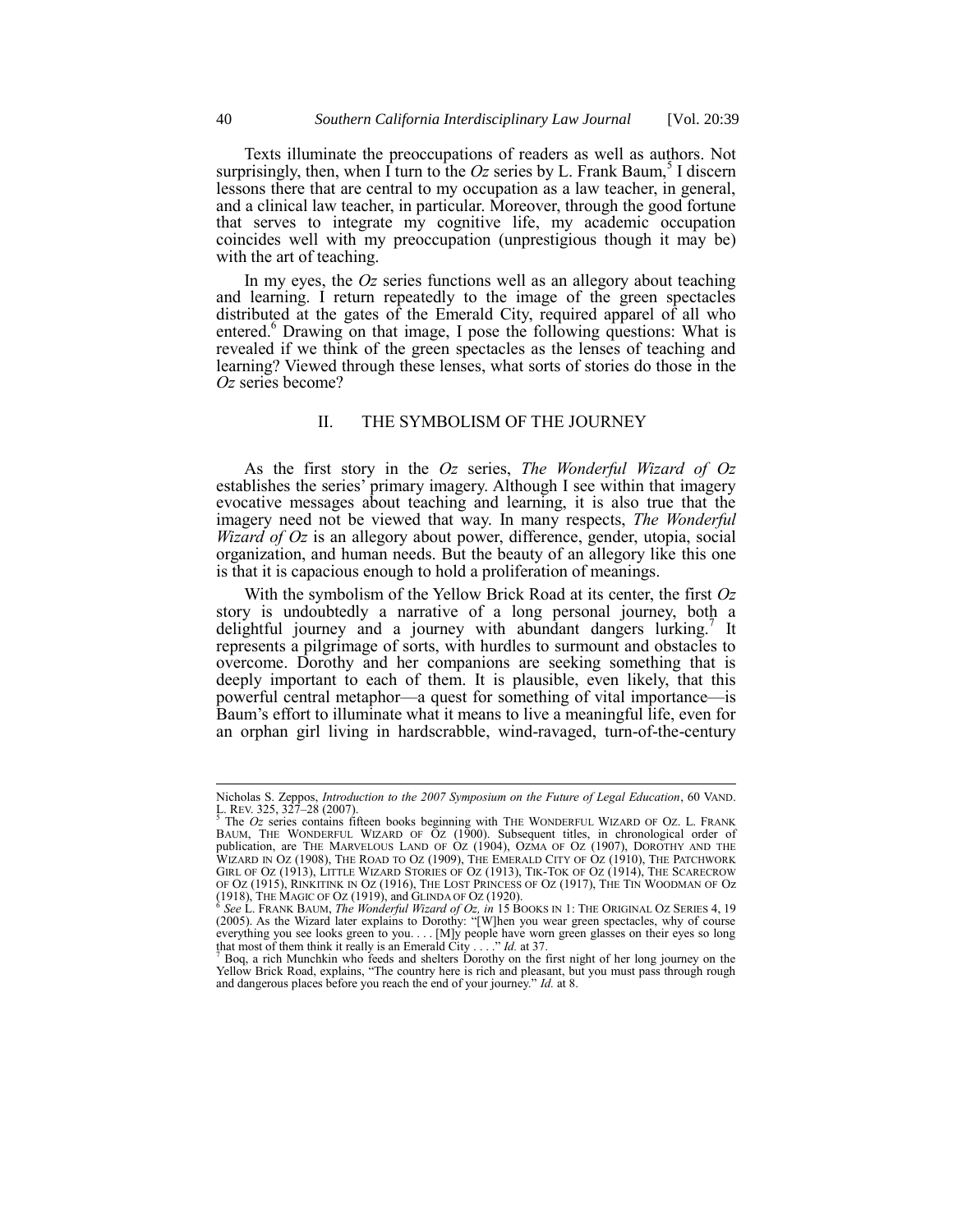Kansas.<sup>8</sup> External conditions may be harsh, but if we understand our life's valuable purpose, our interior reality can be lively and glorious.

<span id="page-2-0"></span>In Metro-Goldwyn-Mayer's 1939 film version of *The Wonderful*  9 *Wizard of Oz*, Oz emerges from Dorothy's unconscious during a dream. Since the dream coda of the film deviates from the literal construction of the text, it is worth pondering what the filmmakers saw in the book that suggested to them the propriety of the dream ending.<sup>10</sup> While the Oz of the text is a place external to Dorothy, the filmmakers likely intuited that Oz can readily represent our inner lives. The story highlights the significance of the choices we make on our winding personal journeys while we endeavor to create our lives as we wish them to be.

Baum clearly intended a sharp contrast between the bleak landscape of Kansas and the plentiful riches of Oz.<sup>11</sup> Those disparate depictions may signify the contrast between our external world and our interior world, between what we are given and what we create. If so, that contrast may be a kind of plea that implores us to attend to the ways that—despite the hardships we are shouldering—we can cultivate a sense of purpose that helps us to grow and evolve as individuals and as members of a social collective.

For Baum, the question of how to live appears to be inextricably enmeshed with the question of how to learn. One of the lessons of *The Wonderful Wizard of Oz* is that we become our best selves when, like Dorothy and her friends, we maintain an openness to experiences, learn from our experiences, and delight in what we learn. This active approach to learning requires us to wade into the world, join with others, and involve ourselves in the activities around us. As the first *Oz* book and the rest of the *Oz* series suggest, living well requires engagement with others and a willingness to let others change us. As a clinical educator, I would describe the deepest kind of learning in much the same way.<sup>1</sup>

<sup>8</sup> Baum opens *The Wonderful Wizard of Oz* with a description of Dorothy, orphaned as a young girl, coming to live with her somber and joyless Aunt Em and Uncle Henry who are working hard to eke out a subsistence living in the harsh climate of Kansas. *See id.* at 4. Baum describes Kansas with these words:

The sun had baked the plowed land into a gray mass, with little cracks running through it. Even the grass was not green, for the sun had burned the tops of the long blades until they were the same gray color to be seen everywhere. Once the house had been painted, but the sun blistered the paint and the rains washed it away, and now the house was as dull and gray as everything else.

*Id.* <sup>9</sup> THE WIZARD OF OZ (Metro-Goldwyn-Mayer 1939). *See also* ALJEAN HARMETZ, THE MAKING OF THE WIZARD OF OZ 36 (1977).<br><sup>10</sup> At the end of *The Wonderful Wizard of Oz*, Dorothy clicks her heels together three times, then whirls

through the air, and comes to rest outside her Kansas home. BAUM, *supra* not[e 6,](#page-1-0) at 48. She has clearly been gone for some time, as "just before her was the new farmhouse Uncle Henry built after the cyclone had carried away the old one.<sup>55</sup> *Id.* 

In contrast to the bleak gray landscape of Kansas, Oz is "a country of marvelous beauty," where: There were lovely patches of greensward all about, with stately trees bearing rich and luscious fruits. Banks of gorgeous flowers were on every hand, and birds with rare and brilliant plumage sang and fluttered in the trees and bushes. A little way off was a small brook, rushing and sparkling along between green banks . . . .

*Id.* at 5. <sup>12</sup> I have described a clinical pedagogy rooted in such a sensibility in Goldfarb, *A Clinic*, *supra* note [3.](#page-0-0)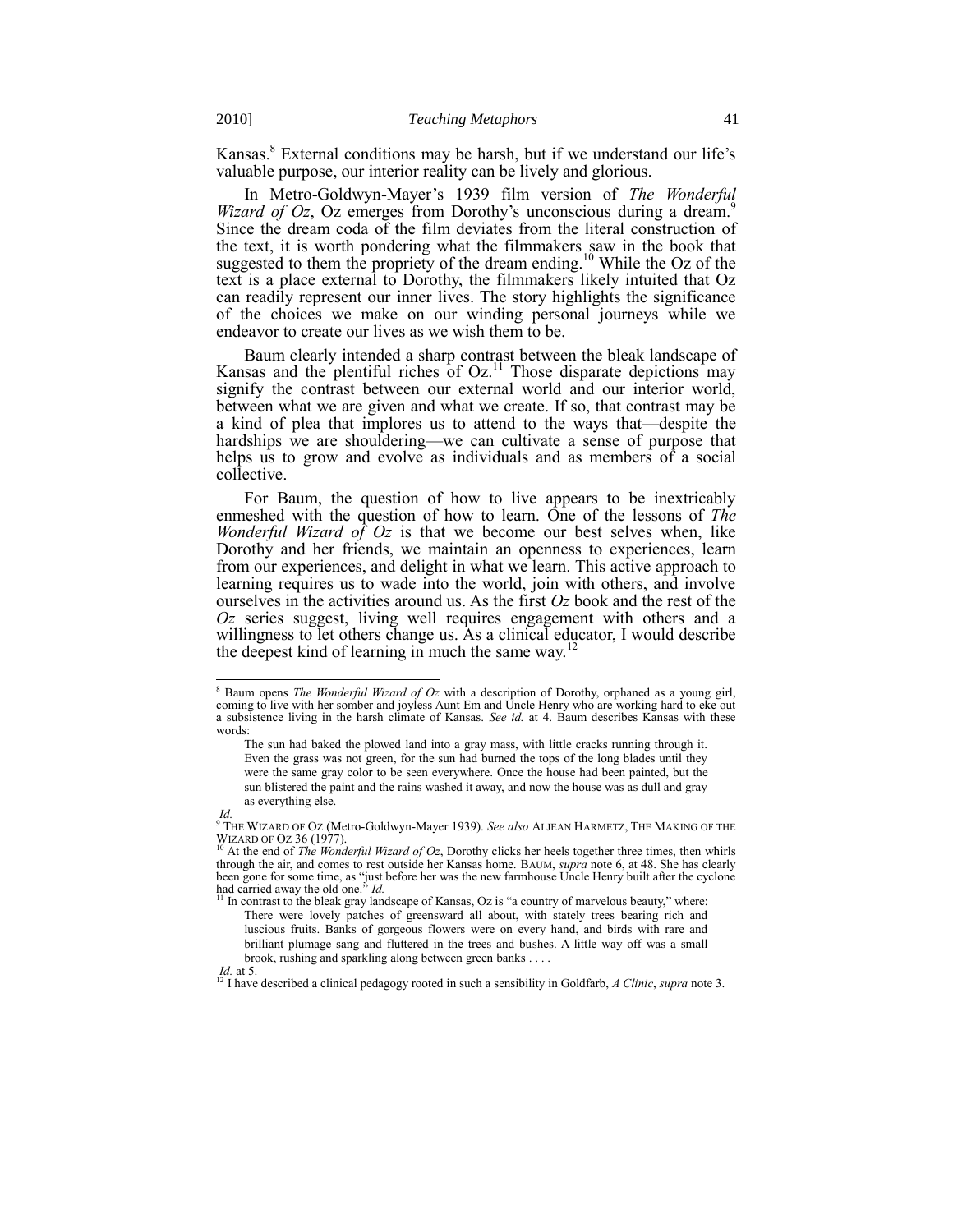## <span id="page-3-0"></span>III. BAUM'S WORLD VIEW

If the *Oz* stories are manifestations of Baum's beliefs, we understandably ask: What influenced Baum? What were the sources of his learning and his philosophy, as transmitted implicitly through his stories? Biographical information reveals that Baum, born near Syracuse, New York in 1856, was a creative but infirm child who spent two miserable years in military school in the 1860s until his parents permitted him to withdraw.<sup>13</sup> As a young adult, he held various jobs, including stints as a playwright, journalist, author, actor, storekeeper, and poultry breeder.<sup>14</sup> In 1882, he married Maud Gage,<sup>15</sup> daughter of well-known suffragist Matilda Joslyn Gage.<sup>16</sup> Six years later, Frank, Maud, and their two sons departed from New York, living for much of the next three years with Maud's mother in drought-plagued South Dakota,<sup>17</sup> the likely referent for Kansas in *The Wonderful Wizard of Oz*. <sup>18</sup> During his time in South Dakota, Baum was a storeowner and a newspaper publisher, and he and Maud had two more boys before they moved to Chicago in 1891.<sup>19</sup> At the urging of his motherin-law, Baum also became interested in theosophy. $2^{2}$ 

<span id="page-3-3"></span><span id="page-3-2"></span><span id="page-3-1"></span>Theosophy is a quasi-religious philosophy rooted in what its founders saw as a universal striving for knowledge.<sup>21</sup> In other words, it is focused on learning as the source of human flourishing, specifically the "awaken[ing] of  $\frac{1}{2}$  new kinds of knowing<sup>322</sup> through "consciousness-expanding" experiences."<sup>23</sup> It is not a stretch to view Dorothy's journey across the

 $^{14}$  *Id.* at 4–10.

l

<sup>19</sup> *Id.* at 23–44.

*Id.* at 10.

 $^{23}$  *Id.* at 16.

<sup>13</sup> *See* KATHARINE M. ROGERS, L. FRANK BAUM: CREATOR OF OZ 1–4 (2002).

<sup>&</sup>lt;sup>15</sup> *Id.* at 13.<br><sup>16</sup> *Id.* at 11. With Elizabeth Cady Stanton and Susan B. Anthony, Gage founded the National Woman Suffrage Association in 1869 and served in various offices within the organization for many years. *Id.* at 12. For more on Gage's life and work, see SALLY ROESCH WAGNER, MATILDA JOSLYN GAGE: SHE WHO HOLDS THE SKY (1998). By all accounts, Frank Baum was a devoted admirer of his mother-in-law, who was his intellectual mentor. *Id.* at 62. He incorporates strong female characters—for example Dorothy, Ozma, and Glinda—and concerns for the equality of women into the *Oz* stories. In many respects, Oz is the utopia, sustained by women's power, which Matilda Gage envisioned in her own writing. *See* SALLY ROESCH WAGNER, THE WONDERFUL MOTHER OF OZ 10, 21 (2003) [hereinafter WAGNER, THE WONDERFUL MOTHER] ("[Matilda's] spirit, vision and ideas permeate each page of [the *Oz* books].").<br><sup>17</sup> ROGERS, *supra* not[e 13,](#page-3-0) at 23–29.

<sup>&</sup>lt;sup>18</sup> *Id.* at 75 (indicating that Baum may have placed Dorothy in Kansas, where conditions were similar to those in South Dakota, to spare the feelings of his Gage relatives who remained in Aberdeen, South Dakota).

<sup>20</sup> *Id.* at 12–13, 29, 33–34. For a time, Matilda Gage, Maud, and Frank had a book group of sorts, reading the same books and discussing them. WAGNER, THE WONDERFUL MOTHER, *supra* not[e 16,](#page-3-1) at 8. In the summer of 1887, they all read theosophy together. WAGNER, THE WONDERFUL MOTHER, *supra* note [16,](#page-3-1) at 8. Gage officially joined the Theosophical Society in 1885. *Id.* Maud and Frank joined in 1892. WAGNER, THE WONDERFUL MOTHER, *supra* not[e 16,](#page-3-1) at 8. <sup>21</sup> In the nineteenth century, an enigmatic Russian woman named Helena Petrovna Blavatsky, who had

traveled to India and Tibet, became enamored of the ancient wisdom traditions. ROBERT ELLWOOD, THEOSOPHY: A MODERN EXPRESSION OF THE WISDOM OF THE AGES 3–7, 211–214 (1986). Drawing from these traditions, she joined a New York lawyer and writer named Henry Steel Olcott in founding theosophy, a non-dogmatic spiritual movement that encouraged intellectual inquiry into the meaning of human existence. *Id.* They founded the New York Theosophical Society in 1875, attracting well-known American members such as Thomas Edison and Abner Doubleday. Blavatsky developed theosophical teachings in two books, ISIS UNVEILED, published in 1877, and THE SECRET DOCTRINE, published in 1888. *See id.*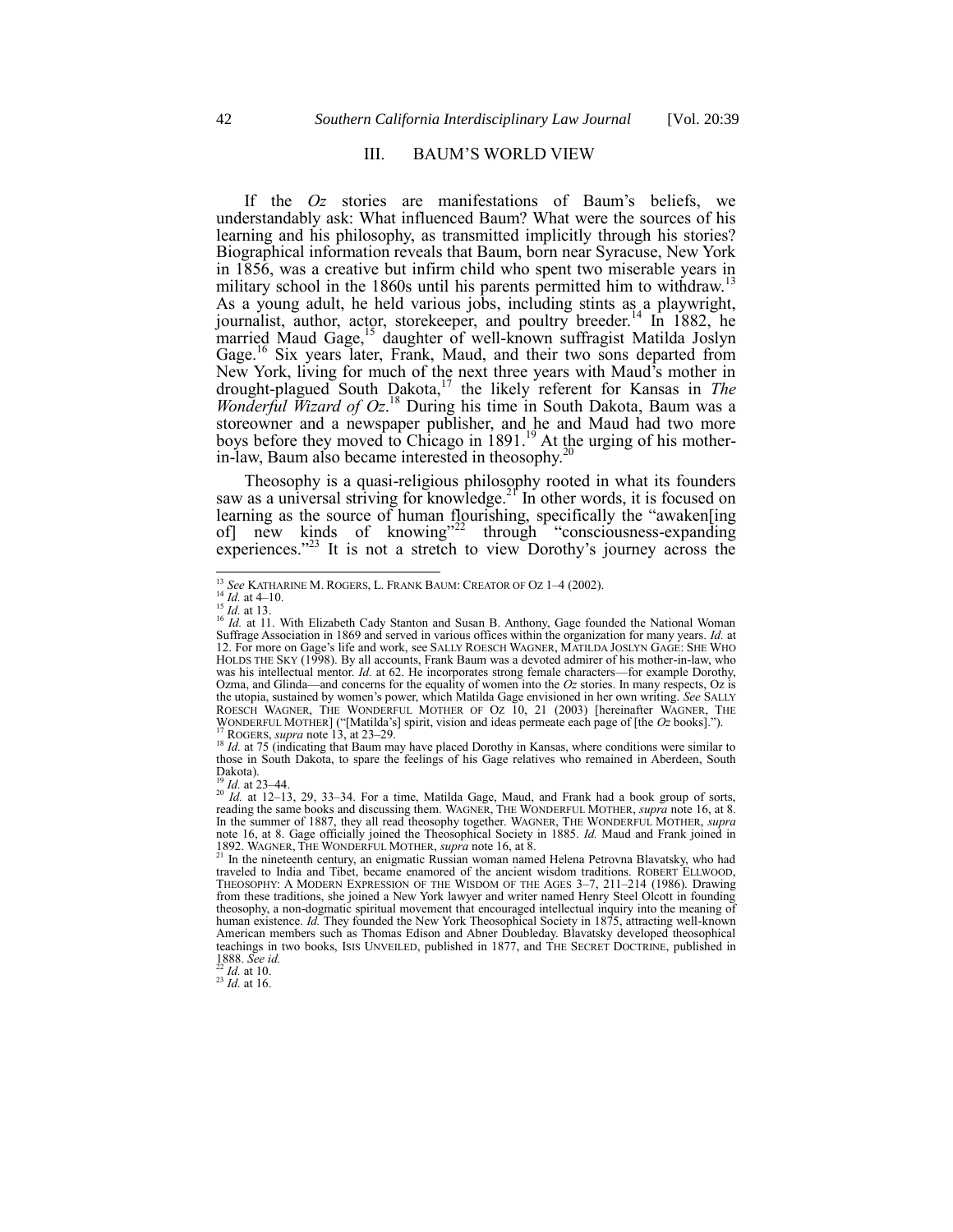desert from the bleakness of Kansas to the wonders of Oz and back again as a theosophian awakening of consciousness to the rich possibilities for human life.<sup>2</sup>

<span id="page-4-3"></span><span id="page-4-1"></span><span id="page-4-0"></span>The notion that what animates the *Oz* stories is the image of finding a path to enlightened living gains yet more force if we look at the work of another theosophist of Baum's era, Rudolf Steiner.<sup>25</sup> Steiner was the founder of the Waldorf School movement, which sought to tie pedagogy to the stages of child development.<sup>26</sup> In 1894, Steiner published *The Philosophy of Freedom*, which developed his anti-materialist philosophical insights about the mutually interactive qualities of thinking and freedom.<sup>27</sup> The book elaborated Steiner's epistemology, in which consciousness is understood as creative inner activity inseparable from perception.<sup>2</sup> According to Steiner, our consciousness participates in external reality and provides access to a non-material internal world as well. $2<sup>2</sup>$ 

<span id="page-4-2"></span>The metaphor that Steiner and other theosophists used to describe growth in knowledge and freedom is that of a path leading to a higher plane of existence.<sup>30</sup> On that path, we have experiences that expand our consciousness and "like any occasion of deep learning, they may be difficult, but they force fresh and widening ranges of perception<sup>"</sup> that lead to greater understanding, a fuller reality, or in theosophical terms, a higher world.<sup>31</sup> Perhaps this is the deeper philosophical meaning of Dorothy's humble aphorism: "If we walk far enough, I am sure we shall sometime come to some place."<sup>3</sup>

Steiner developed his views in his books, lectures, plays, and articles.<sup>33</sup> In 1899, he published an article in which he discerned ideas of love, knowledge, and freedom in Goethe's fairy tale *The Green Snake and the* 

BAUM, *supra* not[e 6,](#page-1-0) at 33.

<sup>&</sup>lt;sup>24</sup> *See, e.g., id.* at ix, 7–10 (explaining that "[a] basic theosophical teaching is that we are perennially on pilgrimage" and that we can acquire wisdom through "initiations," important sensory and subjective experiences that "expand [our] horizons" and "sense of wonder.").<br><sup>25</sup> Steiner founded a variant of theosophy known as anthroposophy. Avoiding the need to detail the

differences between anthroposophy and the broader theosophical movement—which are not pertinent to the analysis presented here—I will refer throughout this Article to Steiner's thinking as a form of theosophy. For more on Steiner's life and philosophy, see GARY LACHMAN, RUDOLF STEINER: AN INTRODUCTION TO HIS LIFE AND WORK (2007), and RUDOLF STEINER, AN AUTOBIOGRAPHY (1977).<br><sup>26</sup> Developing the pedagogy that he had described in his 1907 lecture, *The Education of the Child in the* 

*Light of Theosophy,* Steiner opened the first Waldorf School in September 1919, with twelve teachers and 253 children in Stuttgart, Germany. LACHMAN, *supra* note [25,](#page-4-0) at 194–98. The Waldorf School movement, the largest worldwide independent association of schools today, is a legacy of Steiner and his theosophical vision of education. *See* Torin M. Finser, *Afterword*: *The Foundations of Waldorf Education* in RUDOLPH STEINER, THE ESSENTIALS OF EDUCATION 87 (1997).

<sup>27</sup> LACHMAN, *supra* note [25,](#page-4-0) at 92.

<sup>&</sup>lt;sup>28</sup> *Id.* at 94 ("[W]hat we take to be a simple, immediate perception of the external world, is already infused with the content of our inner, spiritual world, our consciousness.").

<sup>&</sup>lt;sup>29</sup> *Id.* at 95–97 (describing Steiner's view of perception as consciousness interacting with matter, such that thinking becomes an act of spiritual freedom and a portal to an inner world).

<sup>30</sup> *See, e.g.*, RUDOLF STEINER, THEOSOPHY: AN INTRODUCTION TO THE SUPERSENSIBLE KNOWLEDGE OF THE WORLD AND THE DESTINATION OF MAN at vii (1971) ("Whoever looks for paths that lead beyond this world of the senses, however, will soon learn to understand that human life only gains in worth and significance through sight into another world.").<br><sup>31</sup> ELLWOOD, *supra* note [21,](#page-3-2) at 118. *See also* RUDOLF STEINER, HOW TO KNOW HIGHER WORLDS: A

MODERN PATH OF INITIATION (1994).

<sup>33</sup> *See* ELLWOOD, *supra* not[e 21,](#page-3-2) at 47–205. *See also* THE NEW ESSENTIAL STEINER: AN INTRODUCTION TO RUDOLF STEINER FOR THE 21ST CENTURY (Robert A. McDermott ed., 2009).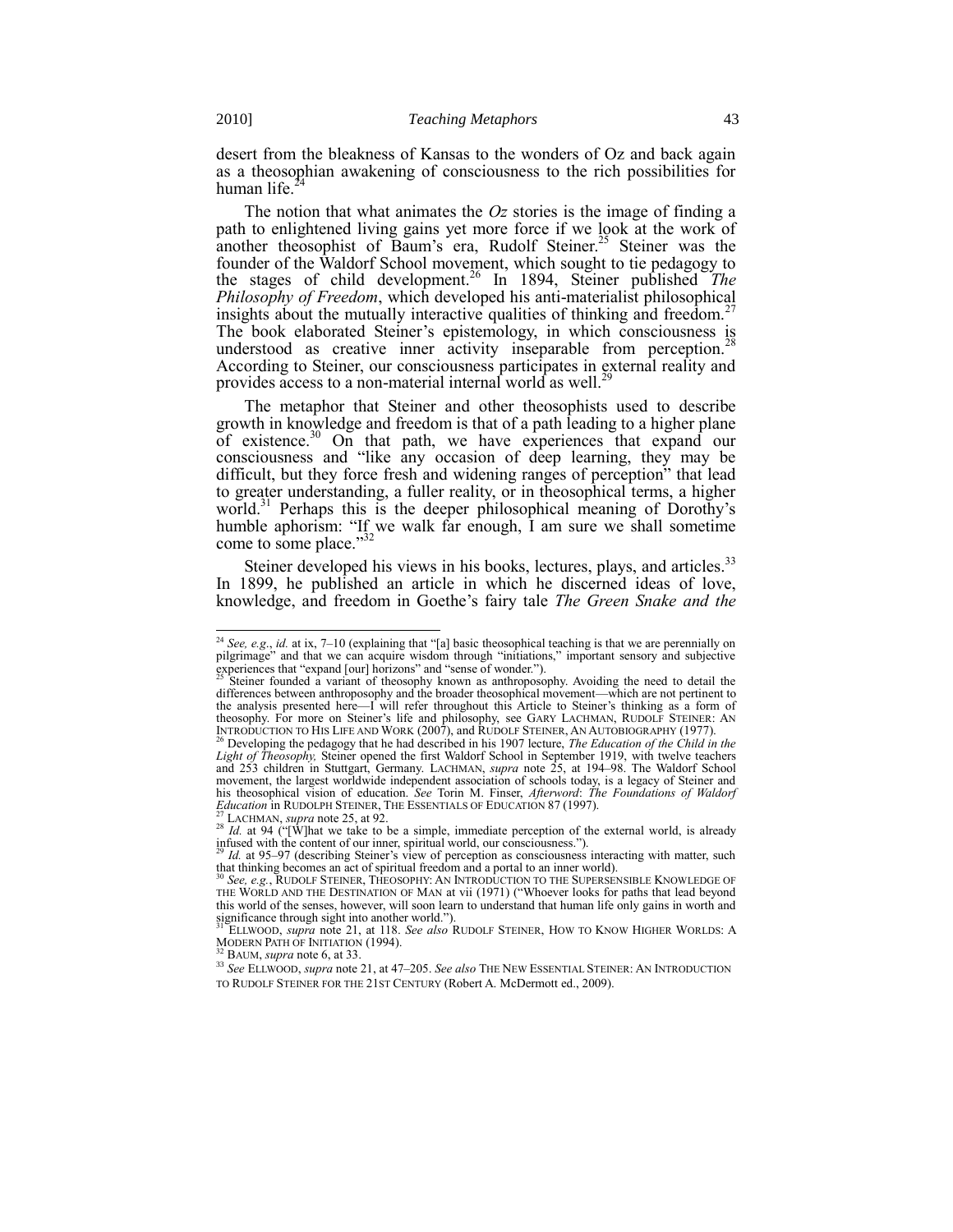<span id="page-5-0"></span>*Beautiful Lily*. <sup>34</sup> For many years before publishing the article that detailed his interpretation of the symbolism of Goethe's fairy tale, Steiner lectured widely on the meaning of the story, highlighting how it illuminated the need for dramatically different cultural and political arrangements.<sup>35</sup> His analysis of this fairy tale was one of the vehicles through which Steiner offered his listeners the philosophical foundation for a new society.<sup>3</sup>

<span id="page-5-1"></span>One year after the publication of Steiner's article on *The Green Snake and the Beautiful Lily*, and a number of years after Steiner had begun lecturing on the philosophical views revealed by the fairy tale, Baum published *The Wonderful Wizard of Oz*. <sup>37</sup> When Baum's book appeared at the turn of the century, Steiner's views had considerable currency, especially in theosophical circles, $38$  and Baum was favorably disposed toward views like Steiner's.<sup>39</sup> Through his contact with theosophy, Baum may well have encountered Steiner's teachings—most notably those that located a philosophy of personal and social transformation in a fairy story $40$ —and those teachings may well have seeped into his creation of Oz.<sup>41</sup> Regardless of how directly Steiner may have influenced Baum and the *Oz* stories, we know that Steiner-like views, as enshrined in theosophy, had a profound effect on Baum's beliefs and that Baum's beliefs undoubtedly shaped his books.<sup>42</sup>

<sup>34</sup> JOHANN WOLFGANG VON GOETHE, THE FAIRY TALE OF THE GREEN SNAKE AND THE BEAUTIFUL LILY (2006). <sup>35</sup> Steiner first read Goethe's fairy tale in Vienna in 1882. Paul M. Allen, *Afterword: Goethe and Steiner*,

*in* THE FAIRY TALE OF THE GREEN SNAKE AND THE BEAUTIFUL LILY, *supra* note [34,](#page-5-0) at 43, 44. In 1899, in honor of the 150th anniversary of Goethe's birth, Steiner wrote an essay interpreting the fairy tale for THE MAGAZINE FOR LITERATURE. *See* Rudolf Steiner, *The Character of Goethe's Spirit as Shown in the Fairy Tale of the Green Snake and the Beautiful Lily*, *in* THE FAIRY TALE OF THE GREEN SNAKE AND THE BEAUTIFUL LILY, *supra* note [34,](#page-5-0) at 52 n.l. The essay is reprinted after the tale itself in the recently issued book on the subject. *See* Paul M. Allen, *Afterword: Goethe and Steiner*, in THE FAIRY TALE OF THE GREEN SNAKE AND THE BEAUTIFUL LILY, *supra* not[e 34,](#page-5-0) at 45. On November 27, 1891, years before he had published the essay, Steiner had delivered a lecture in Vienna on the meaning of Goethe's story. In a footnote to the essay, Steiner reported that "everything which I have had printed or have expressed verbally about the fairy story is only a further development of the thoughts expressed in that lecture." See Rudolf Steiner, *The Character of Goethe's Spirit as Shown in the Fairy Tale of the*<br>*Green Snake and the Beautiful Lily, in Paul M. Allen, Afterword: Goethe and Steiner, in THE FAIRY* TALE OF THE GREEN SNAKE AND THE BEAUTIFUL LILY, *supra* not[e 34,](#page-5-0) at 54 n.6.

<sup>36</sup> Allen, *supra* not[e 35,](#page-5-1) at 44. <sup>37</sup> *The Wonderful Wizard of Oz* was published in April, 1900. ROGERS, *supra* not[e 13,](#page-3-0) at 73.

<sup>&</sup>lt;sup>38</sup> After reading Steiner's 1899 article on Goethe's fairy tale, Fritz Seiler, a member of the Berlin lodge of the Theosophical Society, was so impressed with Steiner's insights that he invited him to speak at the Theosophical Library. His lecture in September, 1900, was sufficiently well-received that Steiner was invited back one week later to lecture specifically on Goethe's fairy tale, in the course of which he both renewed many of the interpretations that he had first offered in his 1891 lecture on the subject and spoke publicly about his own spiritual experiences for the first time. LACHMAN, *supra* not[e 25,](#page-4-0) at 125. See *supra* note[s 20](#page-3-3)–[24](#page-4-1) and accompanying text.

<sup>&</sup>lt;sup>40</sup> Not unlike the manner in which Steiner described the message of Goethe's fairy tale, Baum told an interviewer in 1909 that the essential function of fairy tales was to develop "the capacity to envision what does not exist in the everyday world." ROGERS, *supra* not[e 13,](#page-3-0) at 92.

<sup>41</sup> With Baum living in the United States and Steiner in Europe, it is unlikely that the two men ever met personally. Steiner and Baum, however, each traveled to Switzerland and France in 1906. *See id.* at 143. *See also* LACHMAN, *supra* not[e 25,](#page-4-0) at 154–58. We know that the Baums sometimes took theosophically inspired trips, such as a trip to the Point Loma theosophical community near San Diego in 1904. *See*  ROGERS, *supra* note [13,](#page-3-0) at 131. So while there is a possibility that Baum and Steiner actually met in person, Baum's familiarity with Steiner's ideas would likely have been through theosophical publications, not through personal interaction.

Early twentieth century reviewers of  $Oz$  frequently praised both its humor and its philosophical content. *See* Rogers, *supra* note [13](#page-3-0), at 90. Rogers sees Baum's literary contribution residing in his ability to incorporate his humor and his philosophical interests while still grounding his stories in a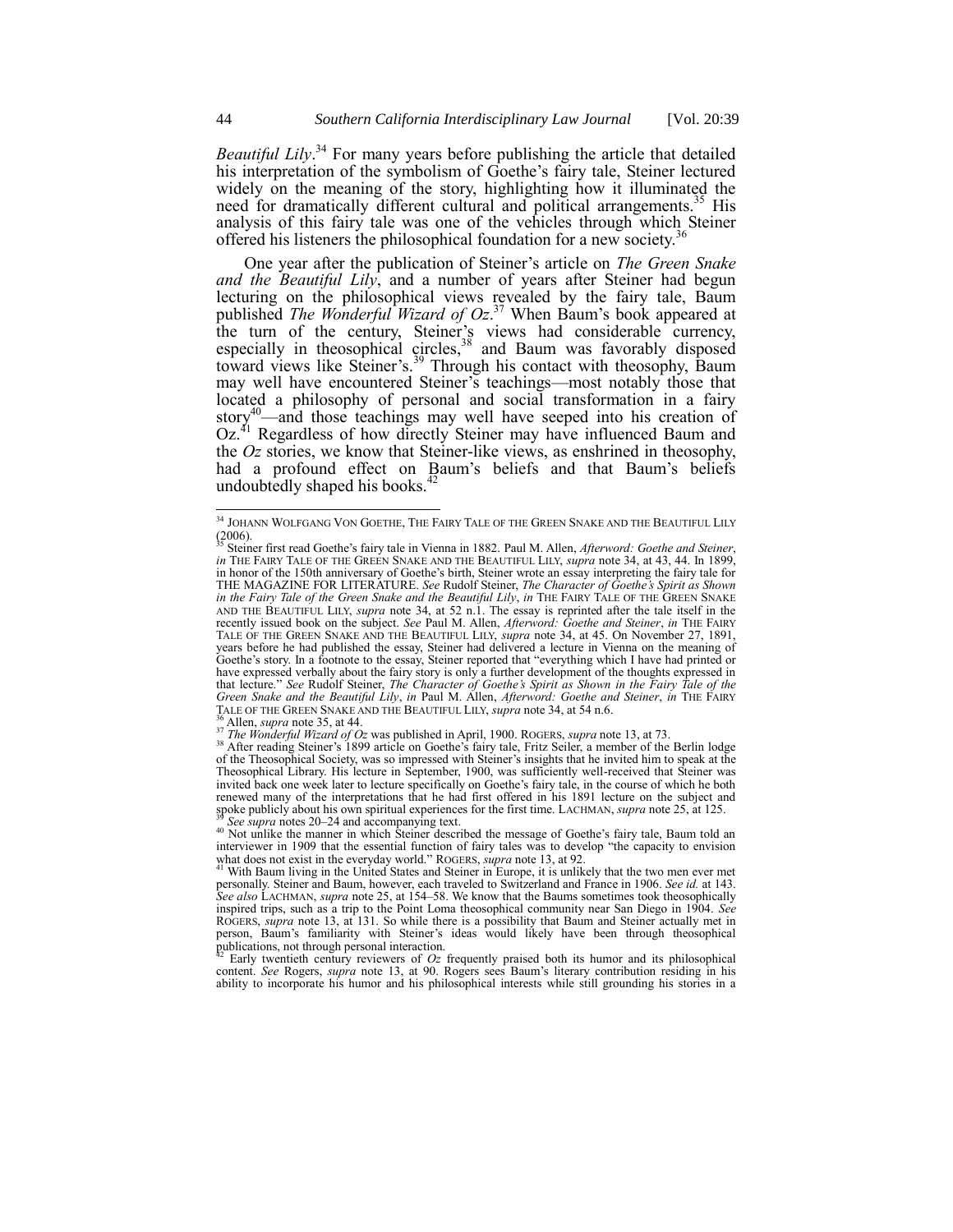<span id="page-6-2"></span>It follows from Baum's theosophically tinted perspectives that an apt way to describe the journey of Dorothy and her companions is to use theosophical terms. Through a conceptual framework like Steiner's, we might understand the fellow travelers as following a path (the Yellow Brick Road) to a higher realm (the Emerald City).<sup>43</sup> In the process, they demonstrate the capacity to care for one another, work together, learn from experience, and engage in creative, collective problem-solving to attain love (embodied by the Tin Man's quest), knowledge (embodied by the Scarecrow's quest), and freedom from fear (embodied by the quest of the Cowardly Lion). Moreover, as the conclusion of *The Wonderful Wizard of Oz* implies, the fulfillment of these quests need not take us away from our home. Rather, it may facilitate our return to, or our discovery of, where we most belong.<sup>4</sup>

<span id="page-6-0"></span>Dorothy, the Scarecrow, the Tin Man, and the Cowardly Lion are able to access the Emerald City because of the personal qualities they exhibit. At one point, the Cowardly Lion says, "[I]t must be a very uncomfortable thing not to be alive."<sup>45</sup> Indeed, Dorothy and her companions are lovers of life. They are alert, attentive, and curious, demonstrating a capacity for relationships of warmth, honesty, mutuality, and deep affinity. Their eyes and ears are open even if, as in the Scarecrow's case, they are simply painted on.<sup>4</sup>

#### <span id="page-6-1"></span>IV. PHILOSOPHY OF TEACHING AND LEARNING

Professor Fran Quigley has described a pedagogy for teaching social justice, which she calls "seizing the disorienting moment."<sup>47</sup> Drawing from adult learning theory, Quigley describes the disorientation that is generated when students in law school clinical programs ally with victims of injustice and discover that the justice system is not working in the manner that the students had been told that it would.<sup>48</sup> To make sense of what they are

child's point of view. *Id.* at 75. Beyond asserting that Baum incorporated his philosophy into his writing, Rogers also provides specific examples of the way in which Baum's beliefs found their way into his books. *Id.* at 81–82.

<sup>43</sup> *See* RUDOLF STEINER, KNOWLEDGE OF THE HIGHER WORLDS AND ITS ATTAINMENT: AN ESOTERIC SPIRITUALISM INITIATION 12 (2008) ("Noiseless and unnoticed by the outer world is the treading of the Path of Knowledge.").<br><sup>44</sup> *See* ELLWOOD, *supra* note [21](#page-3-2), at ix ("For the true theosophist, it is in these realms [of intellectual

quest and spiritual adventure] that we are most truly human and at home."). Common theosophical metaphors for the evolution of human awareness include taking a long inner journey through other worlds, a process that leads to our ultimate return home. *Id.* at 84–86.

BAUM, *supra* not[e 6,](#page-1-0) at 17.

 $^{46}$  *Id.* at 10 ("[H]e painted my right eye, and as soon as it was finished, I found myself looking at him and at everything around me with a great deal of curiosity for this was my first glimpse of the world."). <sup>47</sup> Fran Quigley, *Seizing the Disorienting Moment: Adult Learning Theory and the Teaching of Social Justice in Law Schools*, 2 CLINICAL L. REV. 37 (1995) (describing techniques by which clinical educators can use disorienting moments to teach social justice).

In Quigley's words:

Adult learning theory maintains that when a learner begins describing an experience with the phrase, "I just couldn't believe it when I saw  $\dots$ ," an opportunity for significant learning has been opened. This phenomenon is called the "disorienting moment," when the learner confronts an experience that is disorienting or even disturbing because the experience cannot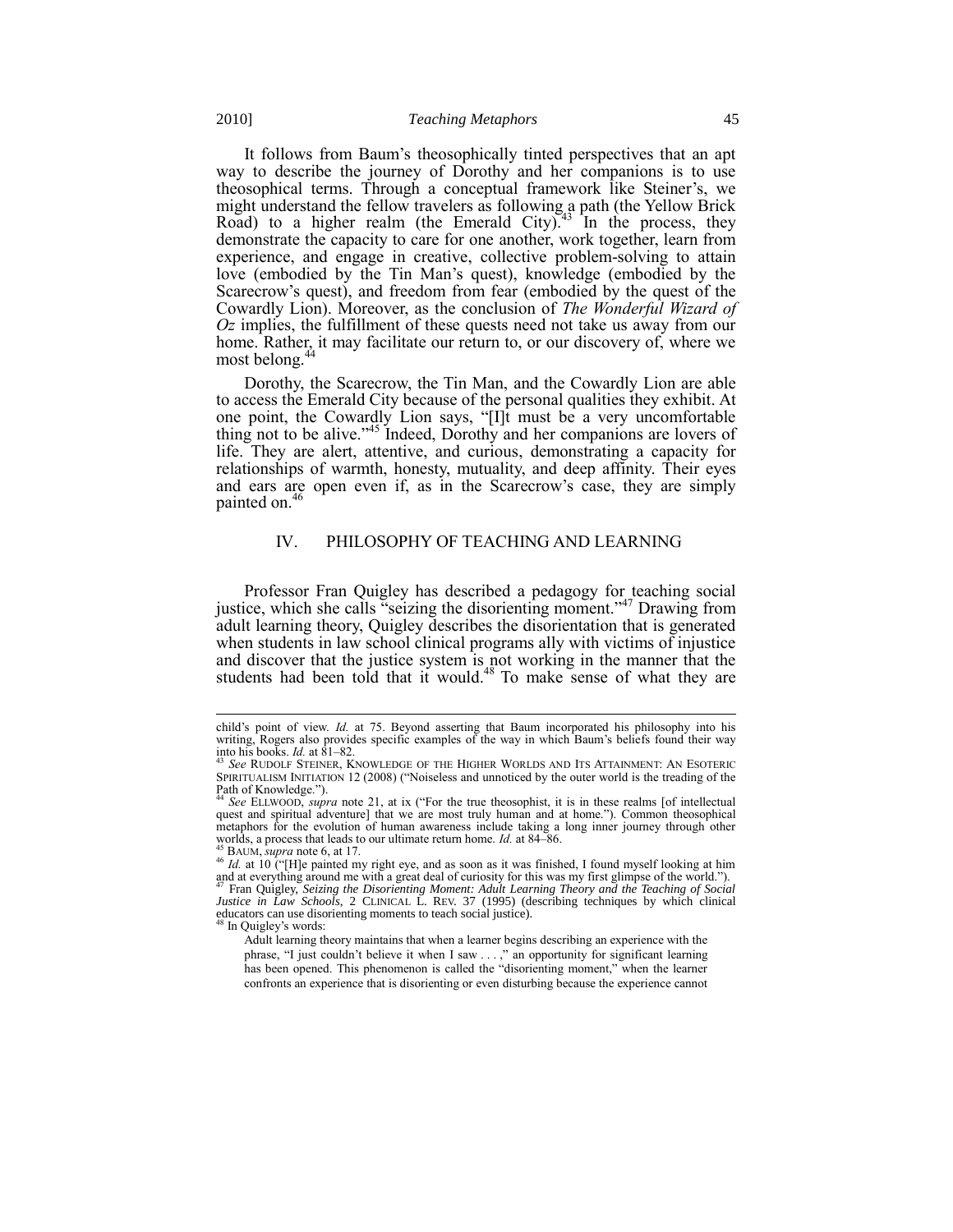experiencing, students in these situations need to develop new understandings of how the world works.<sup>49</sup> By grappling with the disjunction that they are observing, students derive vivid lessons and develop new perspectives.<sup>50</sup>

What better depiction of a disorienting moment than Dorothy's sudden arrival in the strange new world of Oz? Dorothy certainly seizes the moment, resolving "to wait calmly and see what the future would bring." Dorothy and her friends succeed in reaching the Emerald City and fulfilling their quest because, in the words of Martha Nussbaum, their "[a]ctive searching intelligence becomes joined to openness, to a willingness to be surprised and moved, in company with others.<sup>552</sup> As Steiner would have it, their knowledge is inseparable from their perceptions and is connected to their emotions and their actions.<sup>53</sup> In modern parlance, Dorothy, the Scarecrow, the Tin Man, and the Cowardly Lion are experiential learners par excellence. They learn from their actions and act on their learning, a process that I have previously described as "a distinctly ethical project."

l

*supra* note [3](#page-0-0), at 1652 (explaining that through critical reflection on observations and experiences, "a person can come to a holistic, visceral understanding, a kind of meaning that can be felt and trusted because it makes good sense of experienced events.").

<sup>53</sup> *See supra* note [28](#page-4-2) and accompanying text. Referring specifically to legal education, James Boyd White expressed a similar educational philosophy:

[T]he proper focus of attention is not on what the student is learning to repeat or to describe but what she is learning to see and to do; on the doctrine or language of the law not abstracted from experience, but embedded in it, as the object and medium of thought, expression, and individual action.

James Boyd White, *Doctrine in a Vacuum: Reflections on What a Law School Ought (and Ought Not) to Be*, J. LEGAL EDUC. 155, 162 (1986).

Early in the twentieth century, John Dewey developed a philosophy of experiential learning.<br>*See* JOHN DEWEY, EXPERIENCE AND EDUCATION 13 (1938) ("[A]ll genuine education comes about through experience.‖). *See also* DAVID KOLB, EXPERIENTIAL LEARNING: EXPERIENCE AS THE SOURCE OF LEARNING AND DEVELOPMENT (1984) (asserting the value of learning derived from action). These views are consistent with Steiner's educational philosophy, as expressed in STEINER, *supra* not[e 26,](#page-4-3) at 69 ("Education, therefore, is not something we work at in isolated activities, but something lived."). Baum would likely endorse this philosophy of experiential learning as well, if we are to judge by the Wizard's response when confronted with the Scarecrow's request for brains: "Experience is the only thing that brings knowledge.‖ *See* BAUM, *supra* not[e 6,](#page-1-0) at 37.

More than forty years ago, Alfred Schutz described the cross-disciplinary nature of the phenomenon of experiential learning: "In philosophy, literary criticism, psychology, linguistics, and the social sciences, there is an emerging concern with the world as lived and perceived . . . . Linked to this is an interest in the symbolic constructs people use to make sense of their experience." ALFRED<br>SCHUTZ, THE PROBLEM OF SOCIAL REALITY 55 (1967).<br><sup>54</sup> See Goldfarb, A Theory-Practice Spiral, supra note [3,](#page-0-0) at 1697. From the

education, ethical practice involves "engagement in activity in which one learns reflectively from and with others." *Id.* at 1673. Steiner's epistemology, too, is one in which the connections among perceptions, ideas, emotions, and actions produce "ethical individualism," a framework of guidance for living. *See* LACHMAN, *supra* not[e 25,](#page-4-0) at 111–12.

be easily explained by reference to the learner's prior understanding—referred to in learning theory as "meaning schemes"—of how the world works.

*Id.* at 51.

This method of learning from experience has served as the fundamental pedagogy of clinical education for decades. *See, e.g.*, Gary Bellow, *On Teaching the Teachers: Some Preliminary Reflections on Clinical Education as Methodology, in* CLINICAL EDUCATION FOR THE LAW STUDENT 374, 383 (1984) (describing the need that clinic students develop for guidance from some framework which will help them to make sense of their experiences). <sup>50</sup> One of my attempts to describe this phenomenon appears in Goldfarb, *A Theory-Practice Spiral*,

BAUM, *supra* not[e 6,](#page-1-0) at 5.

<sup>52</sup> MARTHA NUSSBAUM, THE FRAGILITY OF GOODNESS: LUCK AND ETHICS IN GREEK TRAGEDY AND PHILOSOPHY 72 (1986).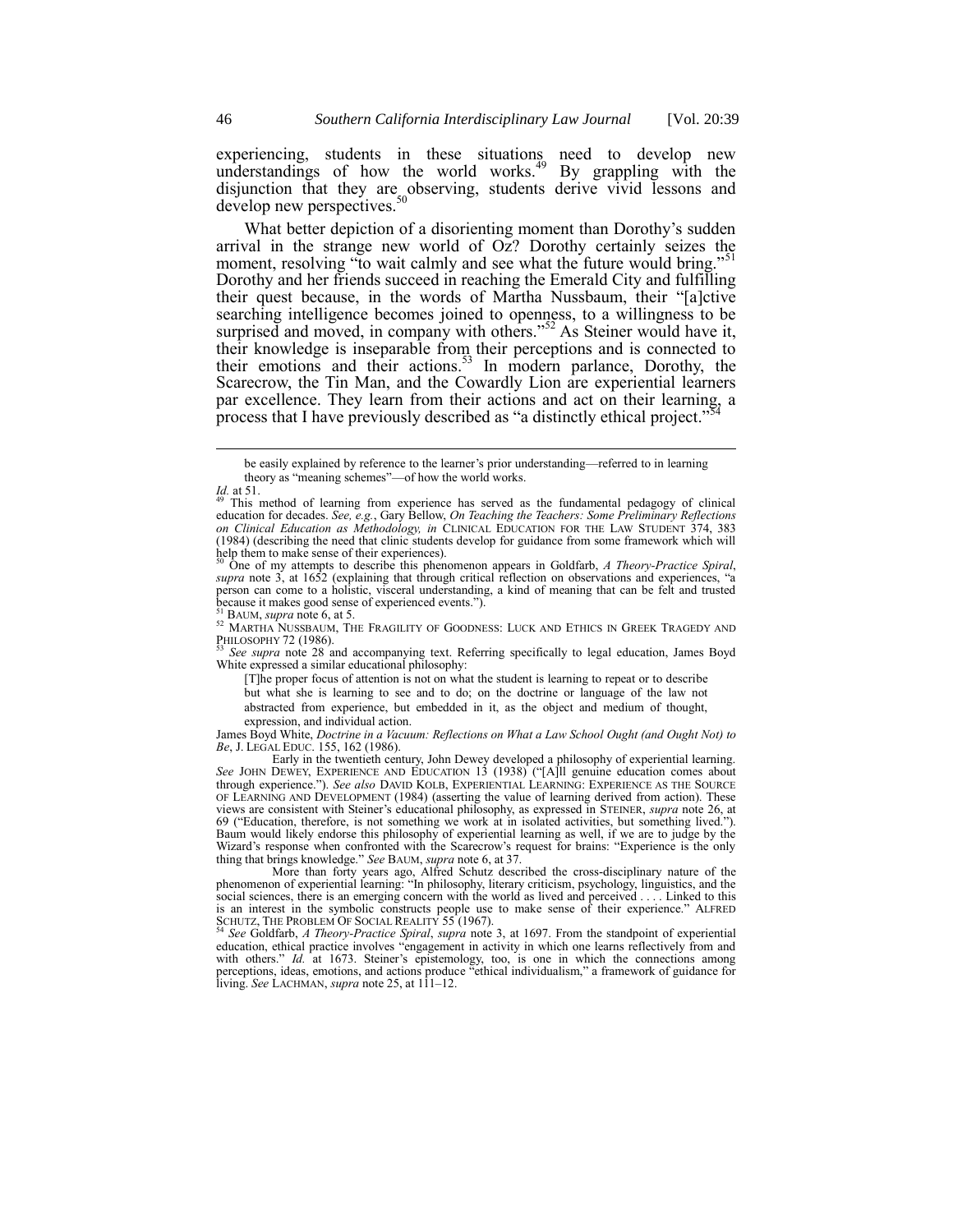#### A. ATTENTION

What is the method for learning from experience employed by Dorothy and her compatriots? As stated earlier,<sup>55</sup> careful attention to others is a primary aspect of the method. The Tin Woodman walks very carefully to avoid stepping on tiny ants.<sup>56</sup> When Dorothy tells the Wizard that she has killed the Wicked Witch of the West, she notices that the Wizard's voice trembles a bit.<sup>57</sup> In Baum's hands, attention emerges as a philosophy of learning as well as a set of finely-tuned perceptions.

## B. CARETAKING

The quality of attention is combined with a sense of obligation to others, expressed as caretaking. Scarecrow allows himself to be disassembled so that his straw stuffing can be used to hide the others from danger.<sup>58</sup> The Cowardly Lion faces down the Kalidahs, beasts with bearlike bodies and tiger-like heads, to try to save the other protagonists, even though he believes that he may be killed in the process.<sup>59</sup> Several times Dorothy risks her own well-being to protect others, including her little dog Toto. $6$ 

One message of *The Wonderful Wizard of Oz* is that when you come upon somebody who needs help—like the Scarecrow who asks to be taken down from his pole and to come with you to see the Wizard<sup>61</sup>—your obligation is to provide what help you can, even to a stranger. When Dorothy first asks the Wizard to send her back to Kansas, the Wizard asks: "Why should I do this for you?" She replies: "Because you are strong and I am weak."<sup>62</sup> Strength carries with it the obligation to provide assistance to those in need of it.<sup>63</sup>

#### C. COLLABORATION

Beyond qualities of attention and philosophies of caretaking, Dorothy and her friends make an excellent experiential learning community because

<sup>&</sup>lt;sup>55</sup> See supra note[s 44](#page-6-0)–[45](#page-6-1) and accompanying text.<br><sup>56</sup> BAUM, *supra* not[e 6](#page-1-0), at 15 ("[W]hen he saw a tiny ant toiling by he would step over it, so as not to harm it. The Tin Woodman knew very well that he had no heart, and therefore he took great care never to be cruel or unkind to anything.").

<sup>57</sup> *Id.* at 35.

<sup>&</sup>lt;sup>58</sup> When the Wicked Witch sends black bees to sting the traveling companions to death, Dorothy, Toto, and the Cowardly Lion lie down, and the Tin Man covers them from view with Scarecrow's straw. The bees perish trying to sting the Tin Man, whom they cannot harm. *Id.* at 23. Later, when the travelers need to scale a high wall, the Tin Man makes a wooden ladder. The Scarecrow climbs it and then falls off the top of the wall, lying at its base for the others to jump down on his straw, providing a soft landing. *Id.* at 28–29, 43–44.

*Id.* at 17.

 $\frac{60}{60}$  When Dorothy first encounters the Cowardly Lion, the Lion moves forward to bite Toto. Dorothy, ―fearing Toto would be killed, and heedless of danger, rushed forward and slapped the Lion upon his nose as hard as she could . . . ." *Id.* at 14.

<sup>61</sup> *Id.* at 9. <sup>62</sup> *Id.* at 25.

<sup>63</sup> Theosophy includes an ethical dimension such as this. *See* ELLWOOD, *supra* note [21,](#page-3-2) at 46 (explaining that "compassion and service" are an "ethical expression" of awareness).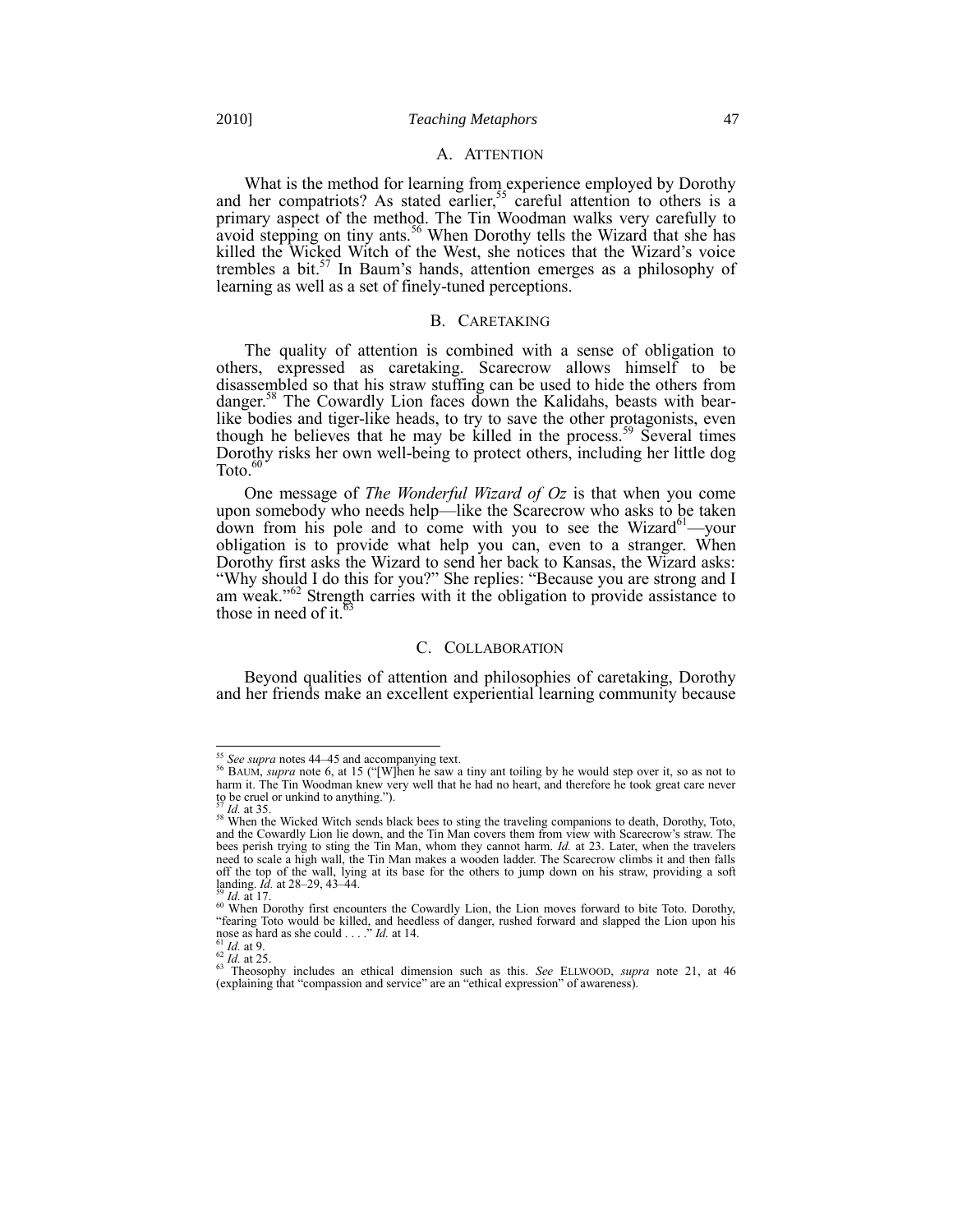they understand the value of collaboration. $64$  To cross a river, the Scarecrow suggests that the Tin Woodman build a raft. But when the current carries them far from the Yellow Brick Road, the Lion jumps into the water and has the Tin Man hold his tail while the Lion swims to shore, pulling the raft behind him.<sup>65</sup> Teamwork is a hallmark of the problem-solving methods employed in the story.

## D. TRUST

These collaborations work because they are based on trust. Moreover, consistent with the teachings of theosophy, differences between people—or the animals and objects that serve as their anthropomorphic stand-ins in the  $Oz$  stories—are not barriers to trust.<sup>66</sup> When the Scarecrow asks the field mice to help pull the sleeping Lion from the deadly poppy field, the mice agree to help based solely on this stranger's reassurances that the Lion would never hurt anyone who had befriended the Scarecrow.<sup>67</sup> In sum, Baum teaches us that the methods by which we best live and best learn are attention, caretaking, collaboration, and trust across socially constructed bounds.

## E. LESSONS FOR TEACHERS

*The Wonderful Wizard of Oz* could not be clearer that each of us already has everything we need to access higher realms of development and understanding. The brainless Scarecrow is always thinking, the heartless Tin Man is full of feeling, the Cowardly Lion repeatedly acts with daring and bravery, and all along Dorothy has been wearing the silver shoes that can take her home.<sup>68</sup> What does this mean for those of us who teach? That we are dispensable? That, like the Wizard, we are humbugs? $69^{\circ}$  To the

<sup>&</sup>lt;sup>64</sup> For an analysis of the contribution that collaboration can make to experiential learning, see Susan Bryant, *Collaboration in Law Practice: A Satisfying and Productive Process for a Diverse Profession*, 17 VT. L. REV. 459 (1993). <sup>65</sup> BAUM, *supra* not[e 6,](#page-1-0) at 17–18.

<sup>&</sup>lt;sup>66</sup> These narrative choices colorfully express the egalitarianism that was central to Baum's thinking and to theosophy's teaching. As Ellwood explains:

<sup>[</sup>T]heosophy teaches that . . . all humanity is on the same great path. How could this be expressed socially but in ways that emphasize the universal brotherhood of humanity and that make no distinction on grounds of race, creed, sex, caste, or color . . . . [T]he Theosophical Society . . . is interracial, cross-cultural, cross-creedal, and committed to sexual equality.

ELLWOOD, *supra* note [21,](#page-3-2) at 22–23. At the end of his education lectures, Steiner phrased this theosophical teaching more poetically, observing that "[t]o see oneself in all humanity is to construct " STEINER, *supra* note [26](#page-4-3), at 82. Steiner's expression of the egalitarian theme is especially helpful in framing the message of the *Oz* stories, in which Dorothy enters another world to learn through experience to see her connections to others, no matter how different they might first have appeared. <sup>67</sup>BAUM, *supra* not[e 6,](#page-1-0) at 20.

<sup>68</sup> In the Metro-Goldwyn-Mayer production of *The Wonderful Wizard of Oz*, Dorothy's silver slippers were likely changed to ruby slippers to create a more visually dramatic effect. *See* HARMETZ, *supra* note [9,](#page-2-0) at  $40-41$ .

<sup>69</sup> In *The Wonderful Wizard of Oz*, the fraudulence of the Wizard's claim to special powers is assigned the term "humbug" during this dialogue:

<sup>&</sup>quot;I'm supposed to be a Great Wizard."

<sup>&</sup>quot;And aren't you?" she asked.

<sup>&</sup>quot;Not a bit of it, my dear; I'm just a common man."